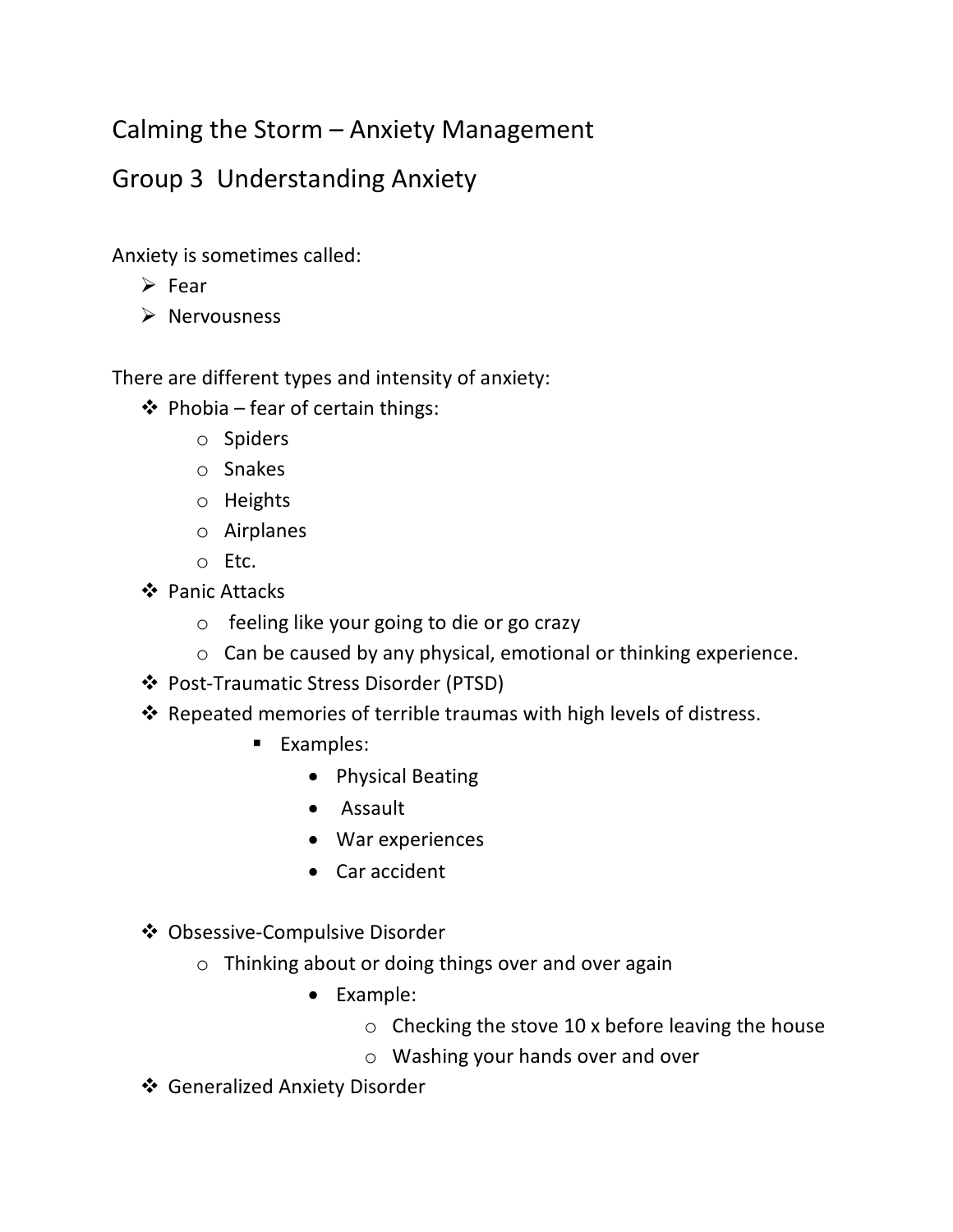- o A mixture of anxieties and worries most of the time
- ❖ Simple Anxiety
	- o Brief periods of nervousness or fear we experience when faced with difficult situations
		- Example:
			- Going in front of a Judge
			- Taking an exam
			- Planning a Wedding
			- Etc.

Now, Which type of Anxiety do you think you experience?

What do all of these types of anxiety have in common?

- They are experienced in our
	- Physical Reactions
	- Behaviors
	- Feelings Moods
	- Thoughts